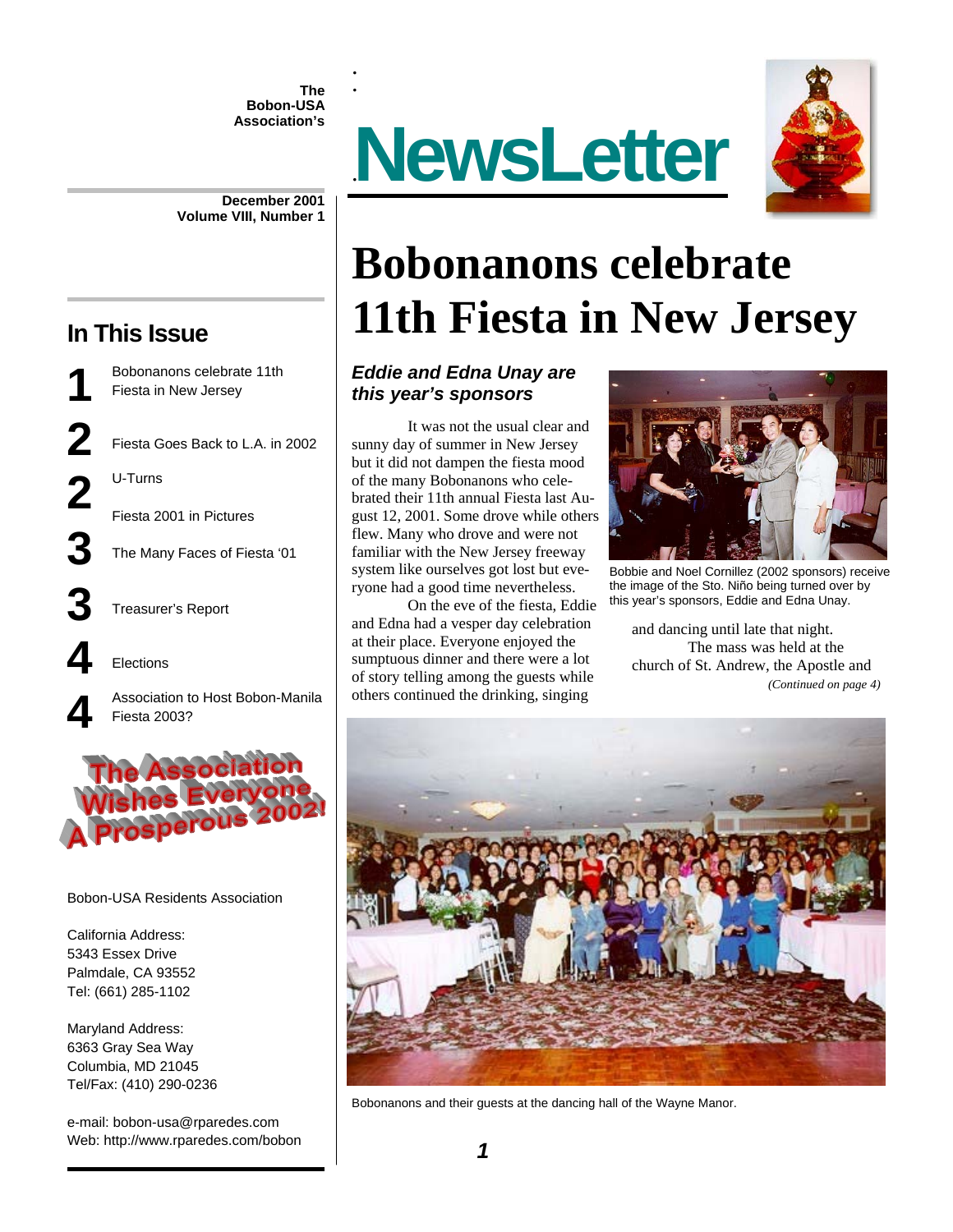# **Fiesta goes back to LA in 2002**

 Fiesta 2002 will be held on August 25, 2002 in Los Angeles with Noel and Bobbie Cornillez as our hosts. Then in 2003, there is a proposal that the Association sponsor the annual fiesta celebration of the Bobon-Metro Manila Residents Association in Manila. If this happens, folks, plan ahead as our Fiesta celebration goes not just from coast to coast but we are going international!

 Details for the Fiesta 2002 will be in a separate announcement.

## **U-Turns**

*by Arpee Paredes*

So this year's Bobon-USA fiesta was in New Jersey. The night prior to the fiesta (vespera) was the traditional *kainan-inuman-kantahansayawan* bash (*eating-drinkingsinging-dancing* party) thrown by the hermano and hermana. This is typically a fun time, so of course, my family and I were excited to attend this event.

The only problem was we had to get there first and none of us were from around town. We came from places like Arizona, Maryland, California, and Kentucky. So New Jersey was a pretty foreign country to most of us. So foreign that my parents and godparents, who left Maryland for New Jersey about 3 or 4 hours before us younger ones did, got there only about 15 or 30 minutes ahead of us because they got lost for a couple of hours.

So a whole lot of us piled into two cars and headed for the party at 6:30 p.m., hoping to get there around 7 or 7:30. The party started at 7:00, so getting there a little later shouldn't matter. After all, being Filipino, we're expected to arrive later than the scheduled time, right?

Everything appeared to be going smoothly until the lead car made a right into some empty parking lot, in which we (the second car) followed close behind. After making a wide Uturn, we found ourselves going back in the opposite direction.

"O, *looks like we made a wrong turn somewhere*," my dad said

# **Fiesta 2001 in pictures...**



in tagalog. We younger ones didn't care at that point. We were busy playing drinking games (without the drinks, of course) in the back seat.

A couple of minutes later, we made a right into what appeared to be a residential street. I thought we were there already when the lead car decided to make a three-point U-turn. "*O*," my dad said, shaking his head. "*Looks like this isn't it*." And while making the final turn, my dad's car hits the curb, leaving my dad cringing.

We went on to make two more Uturns before both cars pulled over to the side of the road. We young ones in the back were pretty much finished with our game; we were now very much interested if we would ever figure out where we were.

Then came the exciting part. We almost died.

So the lead car is going down the wrong road once again and decides that we need to go the opposite way. So they make a left into another parking lot. My dad follows right behind and makes the left, apparently just intent on not losing the lead car because another car going about 55 mph was heading *right for us*.

I don't exactly remember what happened next because my head was ringing incessantly from the highpitched squeals that the ladies in the car let out. All I know is that afterwards, we found ourselves in the parking lot, making yet another U-turn. My cousin Liv, my fiancé Liza, and I sat slumped *(Continued on page 4)*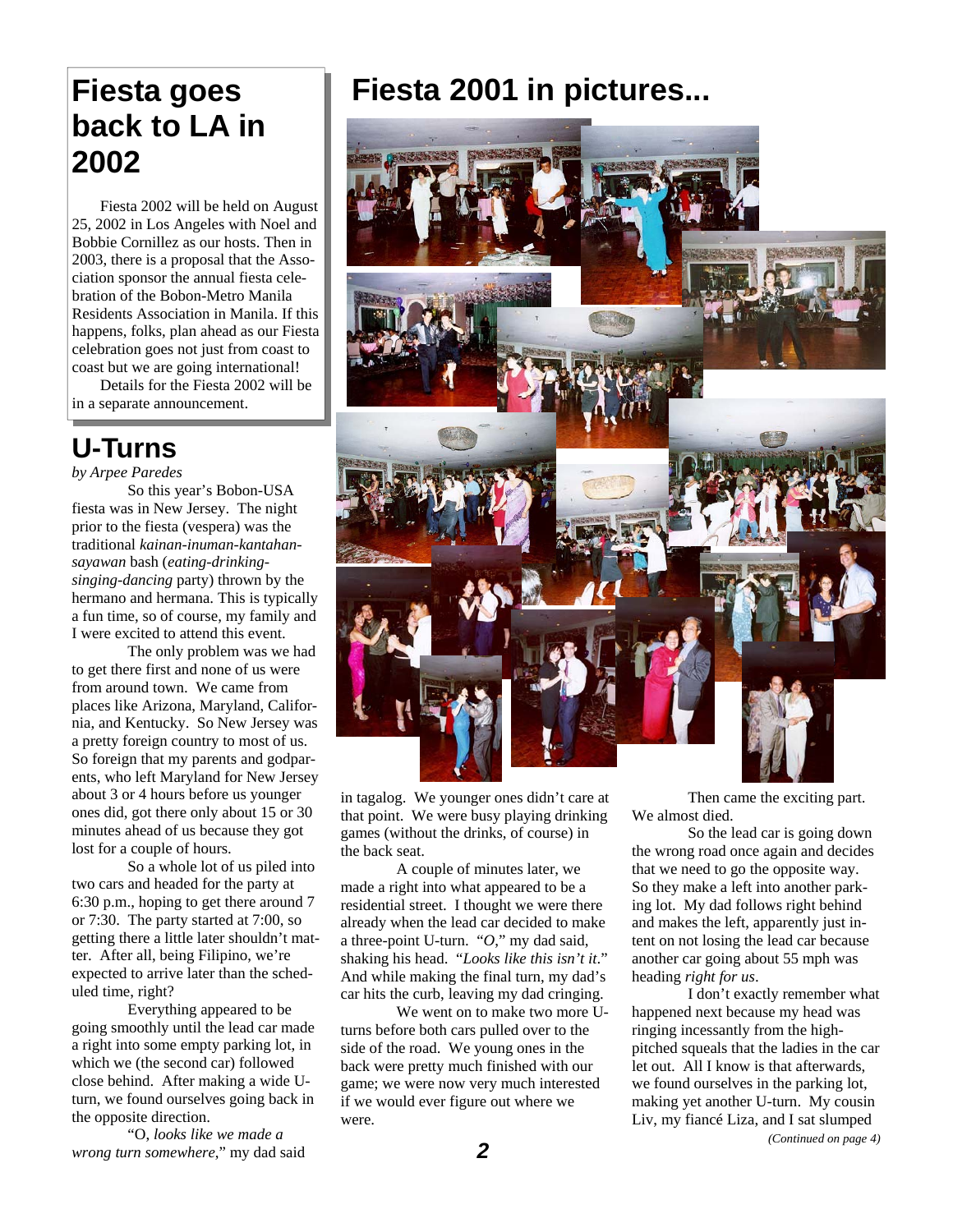# **The Many Faces of Fiesta '01 Treasurer's Report**



By Bobbie Cornillez

| Beginning Balance as of August 2000<br>Petty Cash |          | \$4,586.14<br>65.69 |
|---------------------------------------------------|----------|---------------------|
| Add:                                              |          |                     |
| Fiesta 2001 Income:                               |          |                     |
| Membership Fees                                   | 610.00   |                     |
| Food Donation                                     | 3,415.00 |                     |
| Kuracha                                           | 415.00   | 4,440.00            |
| Less:                                             |          |                     |
| Fiesta 2001 Food expenses 2,919.95                |          |                     |
| Postage                                           | 40.44    |                     |
| Petty Cash Balance                                | 25.25    |                     |
| Per Item Deposit Fee                              | 4.00     | 2,989.64            |
| Ending Balance as of August 2001                  |          | \$6,102.19          |
| Bank Balance as of 8/2001                         |          | \$6,134.36          |
| Petty Cash Balance                                |          | 25.25               |
| Total Cash as of 8/2001                           |          |                     |
|                                                   |          |                     |